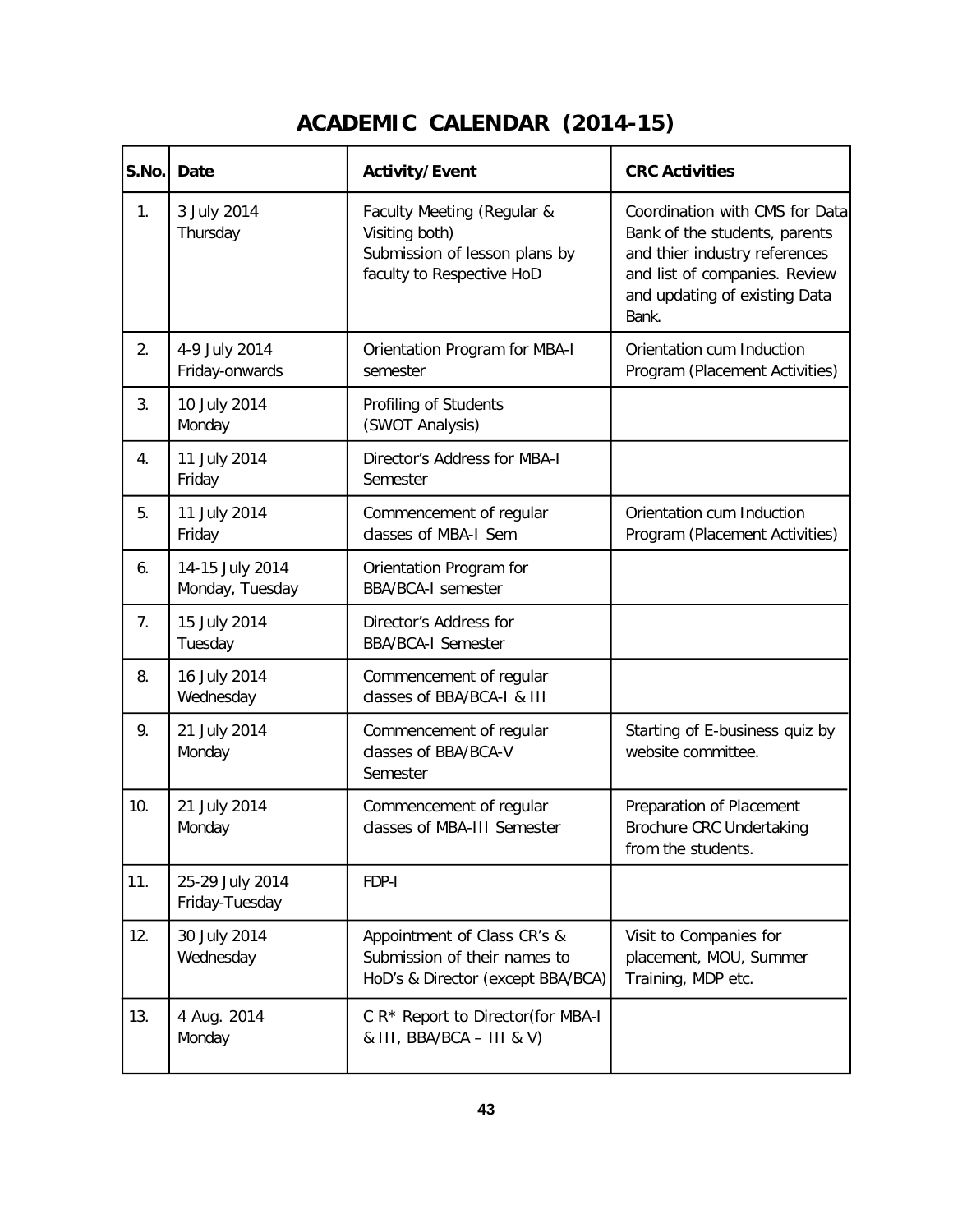| S.No. | Date                                | <b>Activity/Event</b>                                                                                                                          | <b>CRC Activities</b>                                                                                 |
|-------|-------------------------------------|------------------------------------------------------------------------------------------------------------------------------------------------|-------------------------------------------------------------------------------------------------------|
| 14.   | 9 Aug. 2014<br>Saturday             | Welcome to fresher's MBA                                                                                                                       |                                                                                                       |
| 15.   | 13 Aug. 2014<br>Wednesday           | Welcome to fresher's BBA/BCA                                                                                                                   |                                                                                                       |
| 16.   | 19 Aug. 2014<br>Tuesday             | Submission of rough draft of<br>summer training report by<br>MBA- III & BBA-V Sem students                                                     | Compilation of the consolidated<br>report of Summer training.                                         |
| 17.   | 22 Aug 2014<br>Friday               | Entrepreneurship Development<br>Seminar for BBA-V Sem                                                                                          |                                                                                                       |
| 18.   | 23 Aug 2014<br>Saturday             | Entrepreneurship Development<br>Seminar for MBA-III Sem                                                                                        |                                                                                                       |
| 19.   | 30 Aug 2014<br>Saturday             | Workshop by Psychometric Lab                                                                                                                   |                                                                                                       |
| 20.   | 28 Aug 2014<br>Thursday             | Seminar for BCA-V Semester                                                                                                                     |                                                                                                       |
| 21.   | 16 - 18 Aug., 14<br>Saturday-Monday | FDP II                                                                                                                                         |                                                                                                       |
| 22.   | 17-23 Aug 2014<br>Sunday-Saturday   | First Industrial Visit for selected<br>classes (One Day only)                                                                                  | Feedback of students, First<br>Industrial Visits for all classes                                      |
| 23.   | 23 Aug 2014<br>Saturday             | MDP-I<br>PTM-BBA/BCA-1stSem &<br>all chronic cases                                                                                             |                                                                                                       |
| 24.   | 25 - 30 Aug, 14<br>Monday-Saturday  | 1 <sup>st</sup> Internal Examination<br>all Classes                                                                                            |                                                                                                       |
| 25.   | 1 Sept. 2014<br>Monday              | C R Report to Director &<br>Submission of final summer<br>training project duly signed by<br>the guide, to the CRC for<br>Director's Signature | Submission of Complete list of<br>Students with details such as<br>Title, Company Name, Guide<br>etc. |
| 26.   | 5-6 Sept. 2014<br>Friday-Saturday   | Summer Training Viva - MBA                                                                                                                     | Summer Training Viva                                                                                  |
| 27.   | 13 Sept. 2014<br>Saturday           | Guruvandana (Corporate Meet)                                                                                                                   | Release of Placement Brochure                                                                         |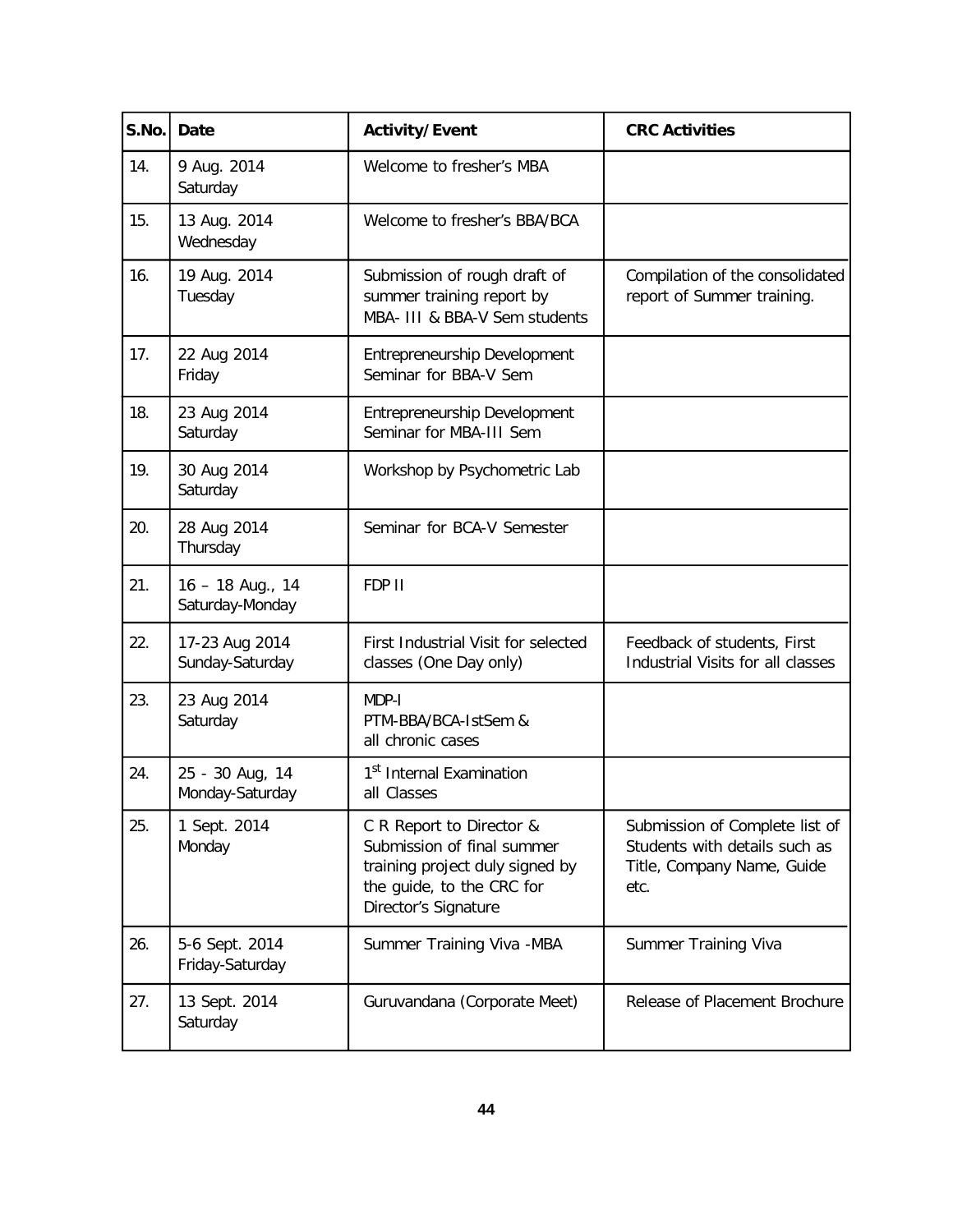| S.No. | Date                                 | <b>Activity/Event</b>                                                  | <b>CRC Activities</b>                                                                                                              |
|-------|--------------------------------------|------------------------------------------------------------------------|------------------------------------------------------------------------------------------------------------------------------------|
| 28.   | 16 Sept 2014<br>Tuesday              | Ozone Day cum Inter-class<br>Competition<br>(BVIMR Gems) - All Classes | Follow up of companies by CRC                                                                                                      |
| 29.   | 19-20 Sep.2014<br>Friday             | Summer Training Viva - BBA                                             | Summer Training Viva                                                                                                               |
| 30.   | 26 Sept. 2014<br>Friday              | Techspan                                                               | Visit to companies for signing<br>of MOU, MDP, Placement and<br>Research                                                           |
| 31.   | 26 Sept. 2014<br>Friday              | Schonamore                                                             |                                                                                                                                    |
| 32.   | 27 Sept 2014<br>Saturday             | <b>LRDC Activity</b>                                                   | Letters to new companies<br>dispatched with brochure and<br>visit to companies for signing<br>of M.O.U, Placement and<br>research. |
| 33.   | 1 October 2014<br>Wednesday          | C R Report to the Director                                             |                                                                                                                                    |
| 34.   | 6-11 Oct 2014<br>Monday-Saturday     | 2nd Internal Examination all<br>Classes                                | Visit to companies for signing<br>of MOU, MDP, Placement and<br>Research                                                           |
| 35.   | 18 Oct 2014<br>Saturday              | Last Teaching day for all classes                                      |                                                                                                                                    |
| 36.   | 31 Oct. 2014<br>Friday               | MDP-II                                                                 |                                                                                                                                    |
| 37.   | 2-22 Nov. 2014<br>Sunday-Saturday    | End term University Exams All<br>Classes                               |                                                                                                                                    |
| 39.   | 5 - 9 Nov 2014<br>Wednesday - Sunday | FDP-III                                                                |                                                                                                                                    |
| 40.   | 8 Dec. 2014<br>Monday                | Commencement of classes-All<br>Semester                                | Visit to companies for signing<br>of MOU, MDP, Placement and<br>Research                                                           |
| 41.   | 20 Dec. 2014<br>Saturday             | Milap                                                                  |                                                                                                                                    |
| 42.   | 2 Jan. 2015<br>Friday                | C R Report to the Director                                             |                                                                                                                                    |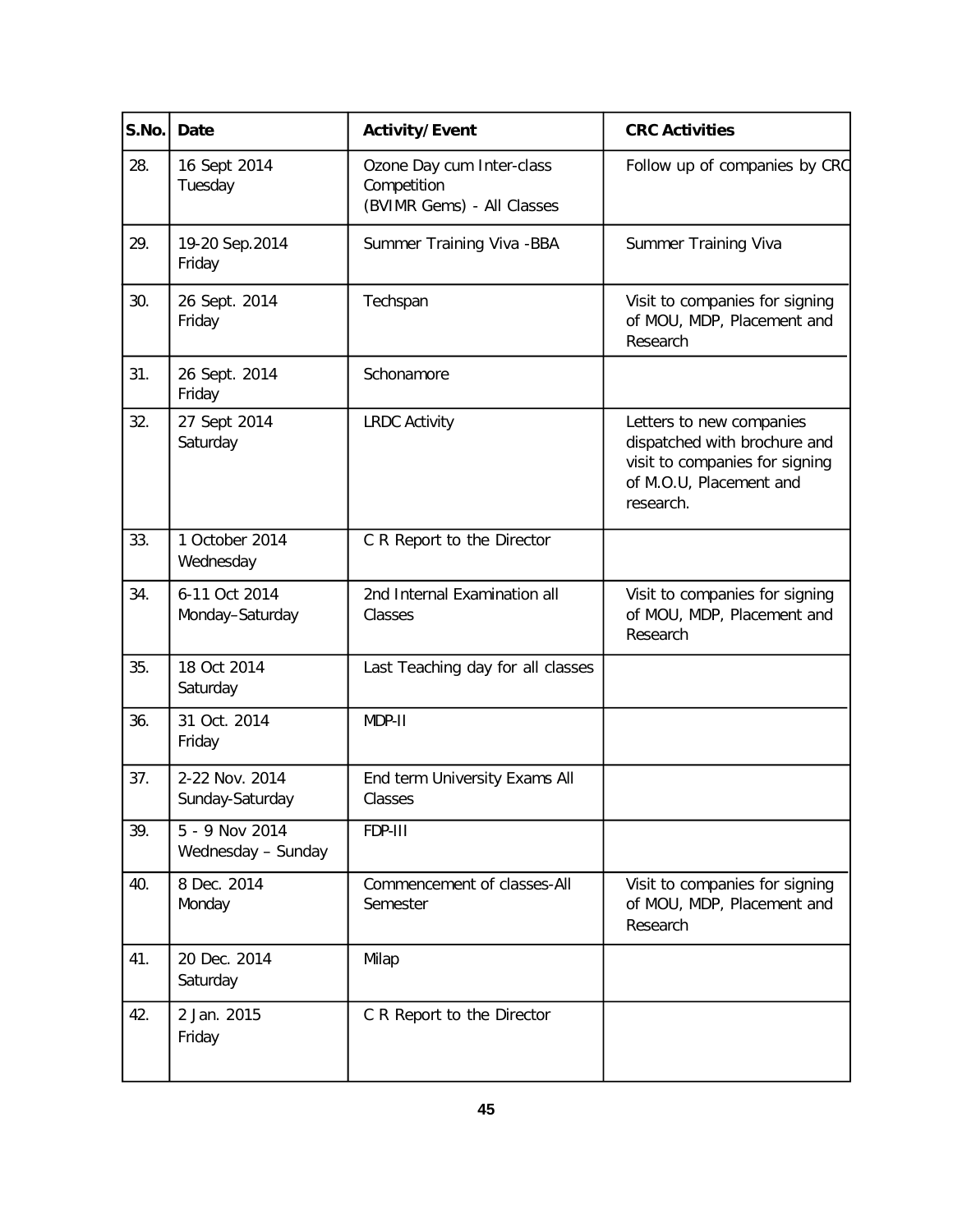| S.No. | Date                                 | <b>Activity/Event</b>                                                    | <b>CRC Activities</b>                                                           |
|-------|--------------------------------------|--------------------------------------------------------------------------|---------------------------------------------------------------------------------|
| 43.   | 7-10 Jan. 2015<br>Wednesday-Saturday | Annual Sports Meet                                                       |                                                                                 |
| 44.   | 12-30 Jan. 2015                      | One Day Industrial Visit                                                 | Planning & organizing second<br>Industrial visits for all classes               |
| 45.   | 16-17 Jan. 2015<br>Friday-Saturday   | <b>BVIMR Annual Mgt. Conf.</b>                                           |                                                                                 |
| 46.   | 23 Jan 2015<br>Friday                | Entrepreneurship Development<br>Seminar for BBA-VI Sem                   |                                                                                 |
| 47.   | 23 Jan 2015<br>Saturday              | Seminar For BCA-VI Sem                                                   |                                                                                 |
| 48.   | 31 Jan 2015<br>Friday                | Entrepreneurship Development<br>Seminar for MBA-IV Sem                   |                                                                                 |
| 49.   | 31 Jan 2015<br>Saturday              | MDP-III                                                                  |                                                                                 |
| 50.   | 31 Jan. 2015<br>Saturday             | Parishiti-National Case Writing &<br><b>Presentation Competition</b>     |                                                                                 |
| 51.   | 2 Feb. 2015<br>Monday                | C R Report to Director                                                   |                                                                                 |
| 52.   | 2-7 February 2015<br>Monday-Friday   | Ist Internal Examination (all<br>Classes)                                | Visit to Companies for<br>placement, MOU, Summer<br>Training, MDP etc.          |
| 53.   | 6-7 Feb 2015<br>Friday-Saturday      | <b>MSME</b>                                                              |                                                                                 |
| 54.   | 14 Feb 2014<br>Saturday              | Workshop by Psychometric Lab                                             |                                                                                 |
| 55.   | 20-21 Feb. 2015<br>Friday-Saturday   | Rena-(Annual Management &<br>Cultural Festival)                          | Industrial Visits & CRC follow<br>up regarding joining dates &<br>offer letters |
| 56.   | 27-28 Feb. 2015<br>Friday-Saturday   | FDP-IV                                                                   | Preparation for drafting of CRC<br>Manual                                       |
| 57.   | 14 March 2015<br>Saturday            | National Research Paper<br><b>Presentation Competition</b><br>(proposed) |                                                                                 |